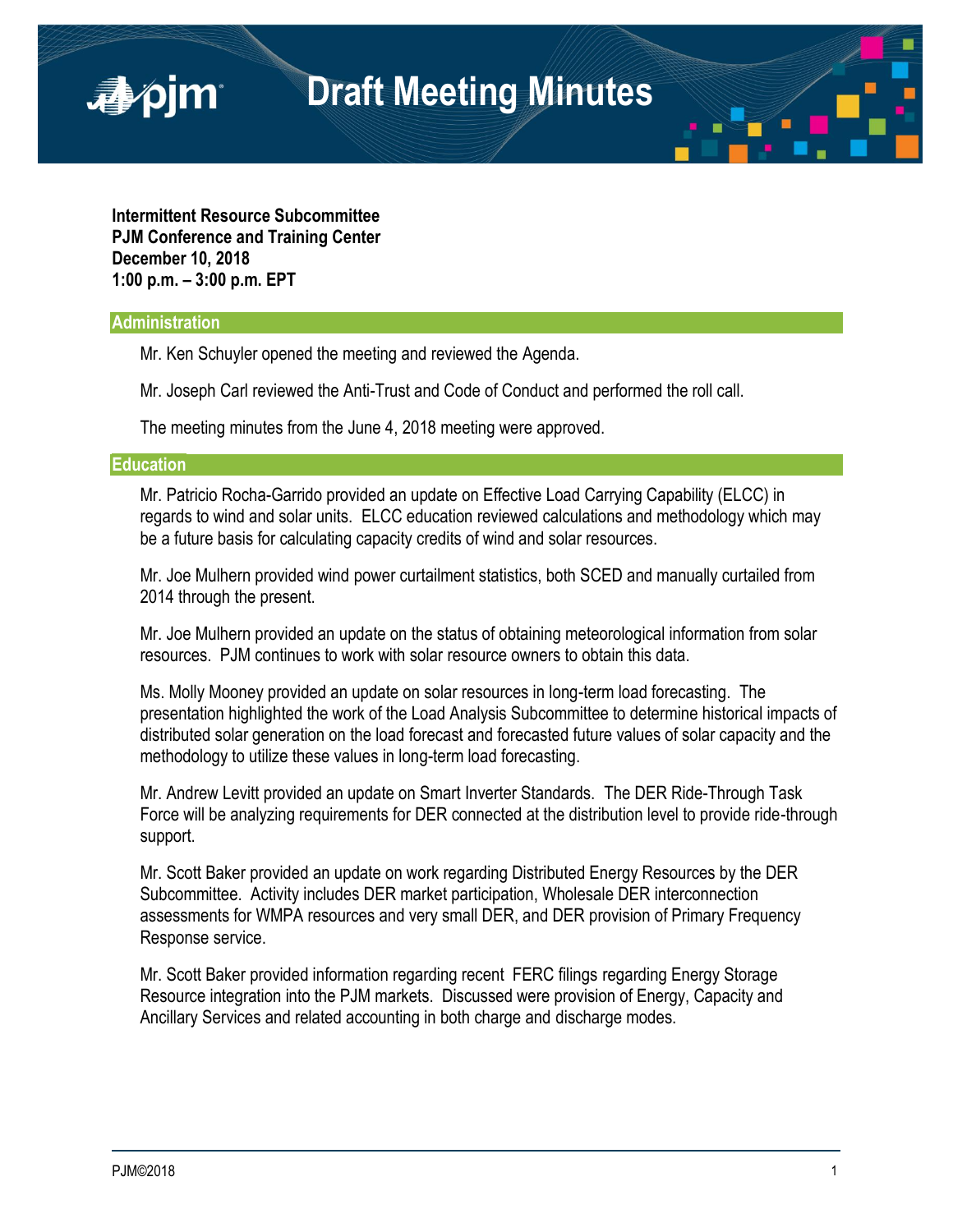## **Future Agenda Items**

apjm

Mr. Schuyler stated that anyone who has any suggestions for future topics they would like to focus on should contact either himself or Mr. Carl.

| <b>Future Meeting Dates</b> |           |       |  |  |
|-----------------------------|-----------|-------|--|--|
| March 13,2019               | 1:00 p.m. | WebEx |  |  |
| June 19, 2019               | 1:00 p.m. | WebEx |  |  |
| September 18, 2019          | 1:00 p.m. | WebEx |  |  |
| December 9, 2019            | 1:00 p.m. | WebEx |  |  |

### Author: Joseph M. Carl

#### **Antitrust:**

You may not discuss any topics that violate, or that might appear to violate, the antitrust laws including but not limited to agreements between or among competitors regarding prices, bid and offer practices, availability of service, product design, terms of sale, division of markets, allocation of customers or any other activity that might unreasonably restrain competition. If any of these items are discussed the chair will re-direct the conversation. If the conversation still persists, parties will be asked to leave the meeting or the meeting will be adjourned.

## **Code of Conduct:**

As a mandatory condition of attendance at today's meeting, attendees agree to adhere to the PJM Code of Conduct as detailed in PJM Manual M-34 section 4.5, including, but not limited to, participants' responsibilities and rules regarding the dissemination of meeting discussion and materials.